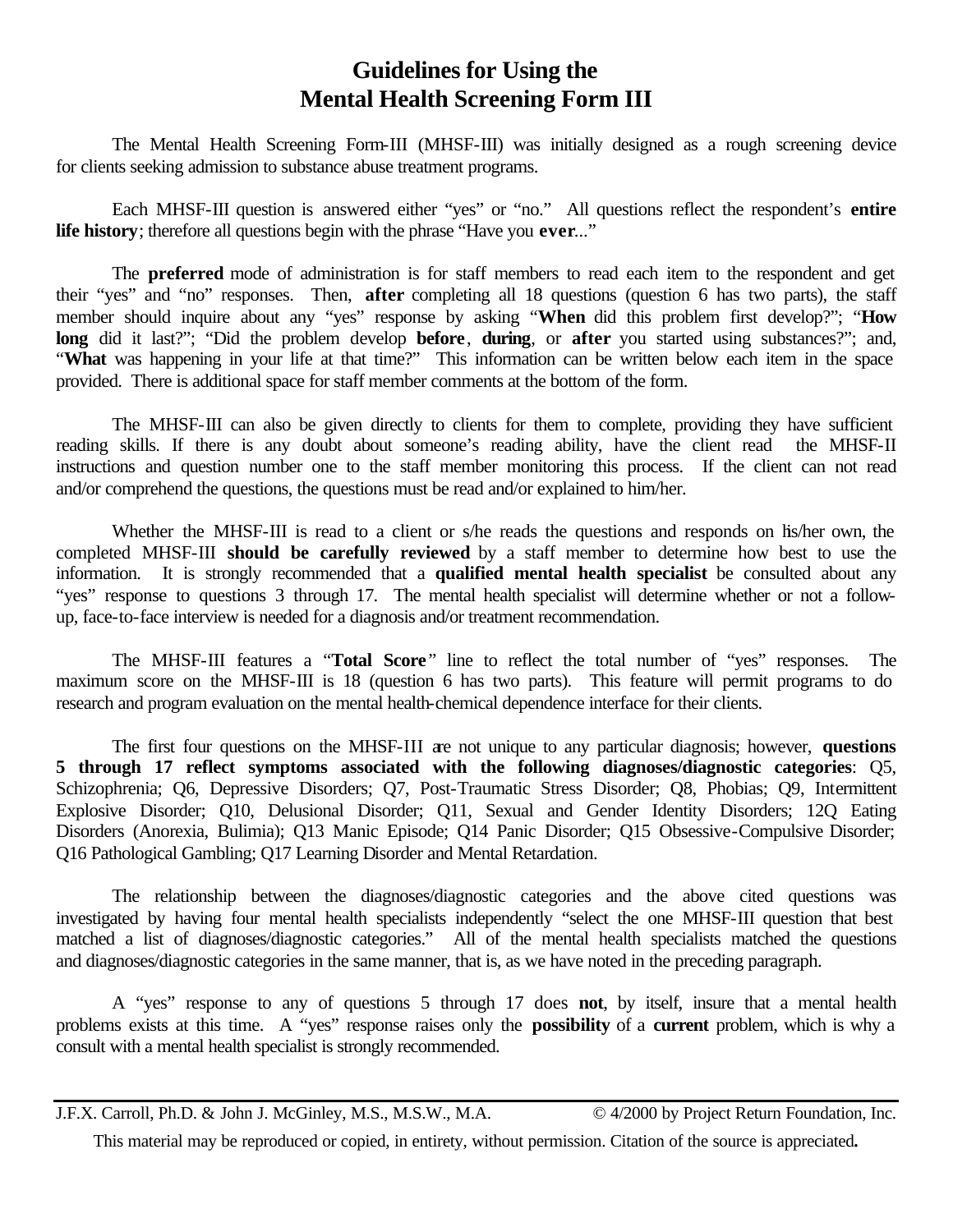## **Mental Health Screening Form III**

Instructions: In this program, we help people with all their problems, not just their addictions. This commitment includes helping people with emotional problems. Our staff is ready to help you to deal with any emotional problems you may have, but we can do this only if we are aware of the problems. Any information you provide to us on this form will be kept in strict confidence. It will not be released to any outside person or agency without your permission. If you do not know how to answer these questions, ask the staff member giving you this form for guidance. Please note, each item refers to your entire life history, not just your current situation, this is why each question begins –"Have you ever ...."

|    | 1) Have you ever talked to a psychiatrist, psychologist, therapist, social worker, or counselor about an emotional<br>problem?                                                                                               |            |                |  |
|----|------------------------------------------------------------------------------------------------------------------------------------------------------------------------------------------------------------------------------|------------|----------------|--|
|    |                                                                                                                                                                                                                              | <b>YES</b> | NO             |  |
| 2) | Have you ever felt you needed help with your emotional problems, or have you had people tell you that you should                                                                                                             |            |                |  |
|    | get help for your emotional problems?                                                                                                                                                                                        | <b>YES</b> | N <sub>O</sub> |  |
| 3) | Have you ever been advised to take medication for anxiety, depression, hearing voices, or for any other emotional                                                                                                            |            |                |  |
|    | problem?                                                                                                                                                                                                                     | <b>YES</b> | NO             |  |
| 4) | Have you ever been seen in a psychiatric emergency room or been hospitalized for psychiatric reasons?                                                                                                                        |            |                |  |
|    |                                                                                                                                                                                                                              | <b>YES</b> | NO             |  |
| 5) | Have you ever heard voices no one else could hear or seen objects or things which others could not see?                                                                                                                      |            |                |  |
|    |                                                                                                                                                                                                                              | <b>YES</b> | NO             |  |
| 6) | a) Have you ever been depressed for weeks at a time, lost interest or pleasure in most activities, had trouble                                                                                                               |            |                |  |
|    | concentrating and making decisions, or thought about killing yourself?                                                                                                                                                       | <b>YES</b> | N <sub>O</sub> |  |
|    | b) Did you ever attempt to kill yourself?                                                                                                                                                                                    | <b>YES</b> | NO             |  |
| 7) | Have you ever had nightmares or flashbacks as a result of being involved in some traumatic/terrible event? For<br>example, warfare, gang fights, fire, domestic violence, rape, incest, car accident, being shot or stabbed? |            |                |  |
|    |                                                                                                                                                                                                                              | <b>YES</b> | NO             |  |
| 8) | Have you ever experienced any strong fears? For example, of heights, insects, animals, dirt, attending social events,                                                                                                        |            |                |  |
|    | being in a crowd, being abne, being in places where it may be hard to escape or get help?                                                                                                                                    |            |                |  |
|    |                                                                                                                                                                                                                              | <b>YES</b> | NO             |  |
| 9  | Have you ever given in to an aggressive urge or impulse, on more than one occasion, that resulted in serious harm to                                                                                                         |            |                |  |
|    | others or led to the destruction of property?                                                                                                                                                                                | <b>YES</b> | N <sub>O</sub> |  |

J.F.X. Carroll, Ph.D. & John J. McGinley, M.S., M.S.W., M.A. © 4/2000 by Project Return Foundation, Inc.